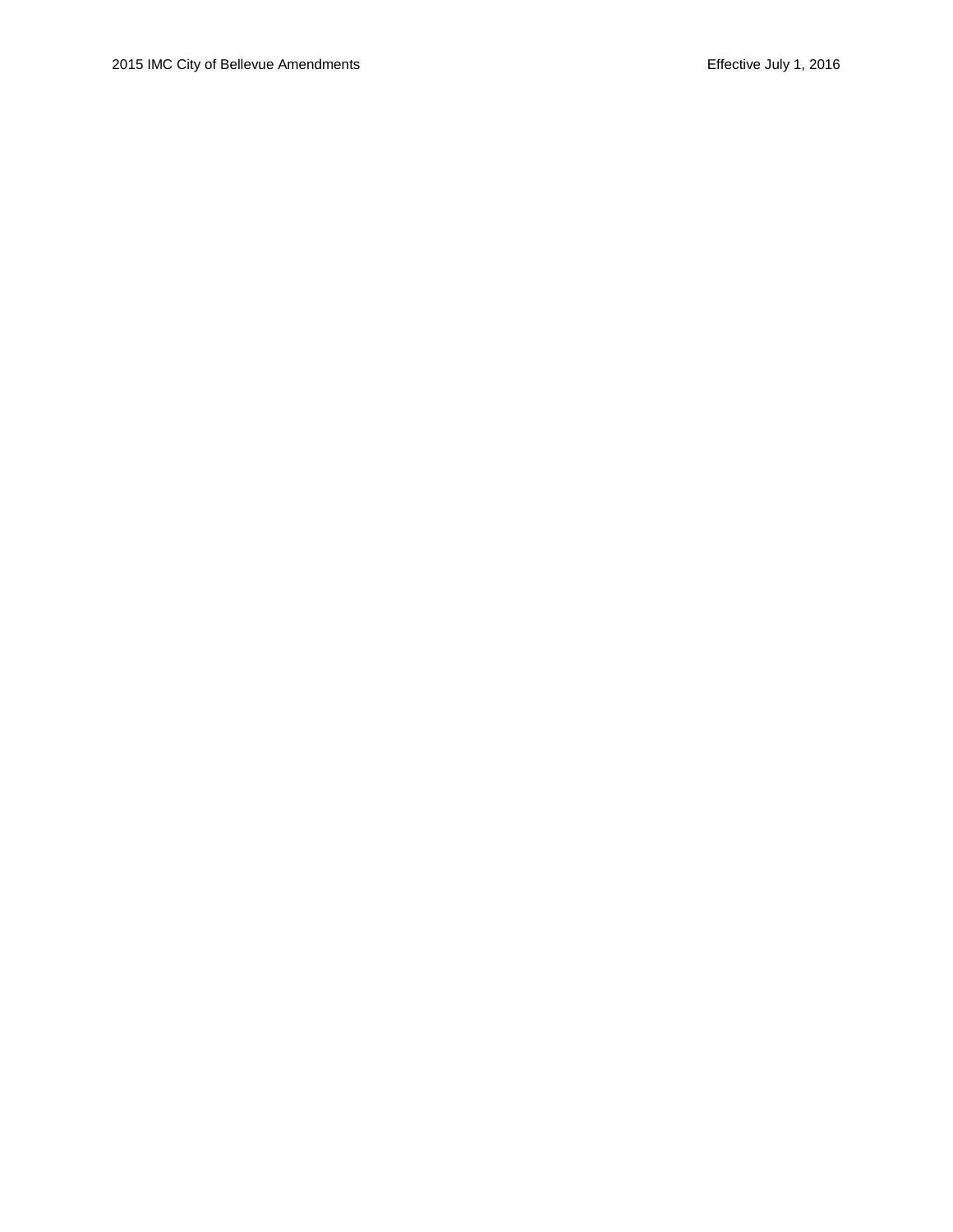THIS PAGE INTENTIONALLY LEFT BLANK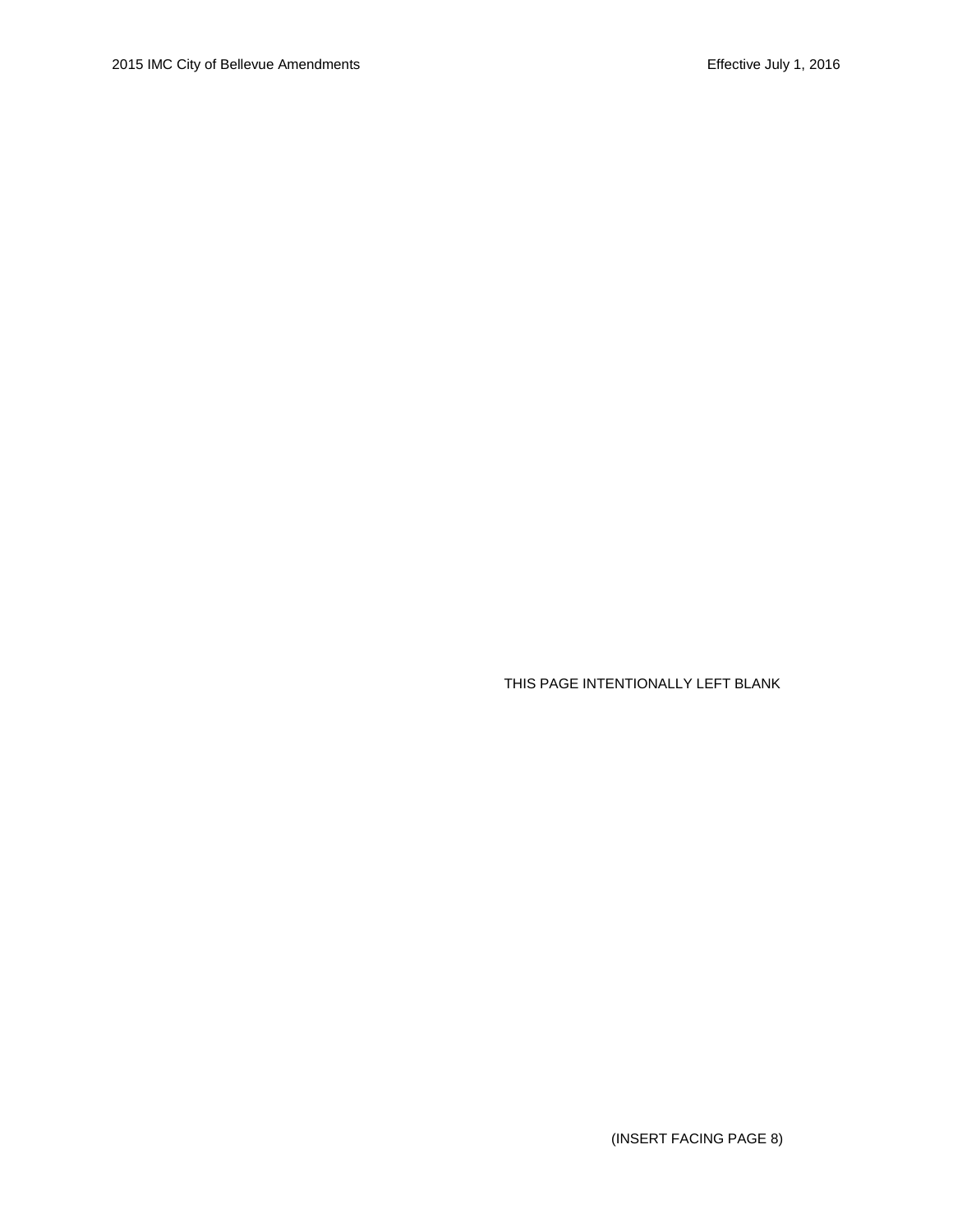**202 Air Pollution Control Devices**. Auxiliary equipment and devices used for the purpose of cleaning air passing through them or by them in such a manner as to reduce or remove impurities.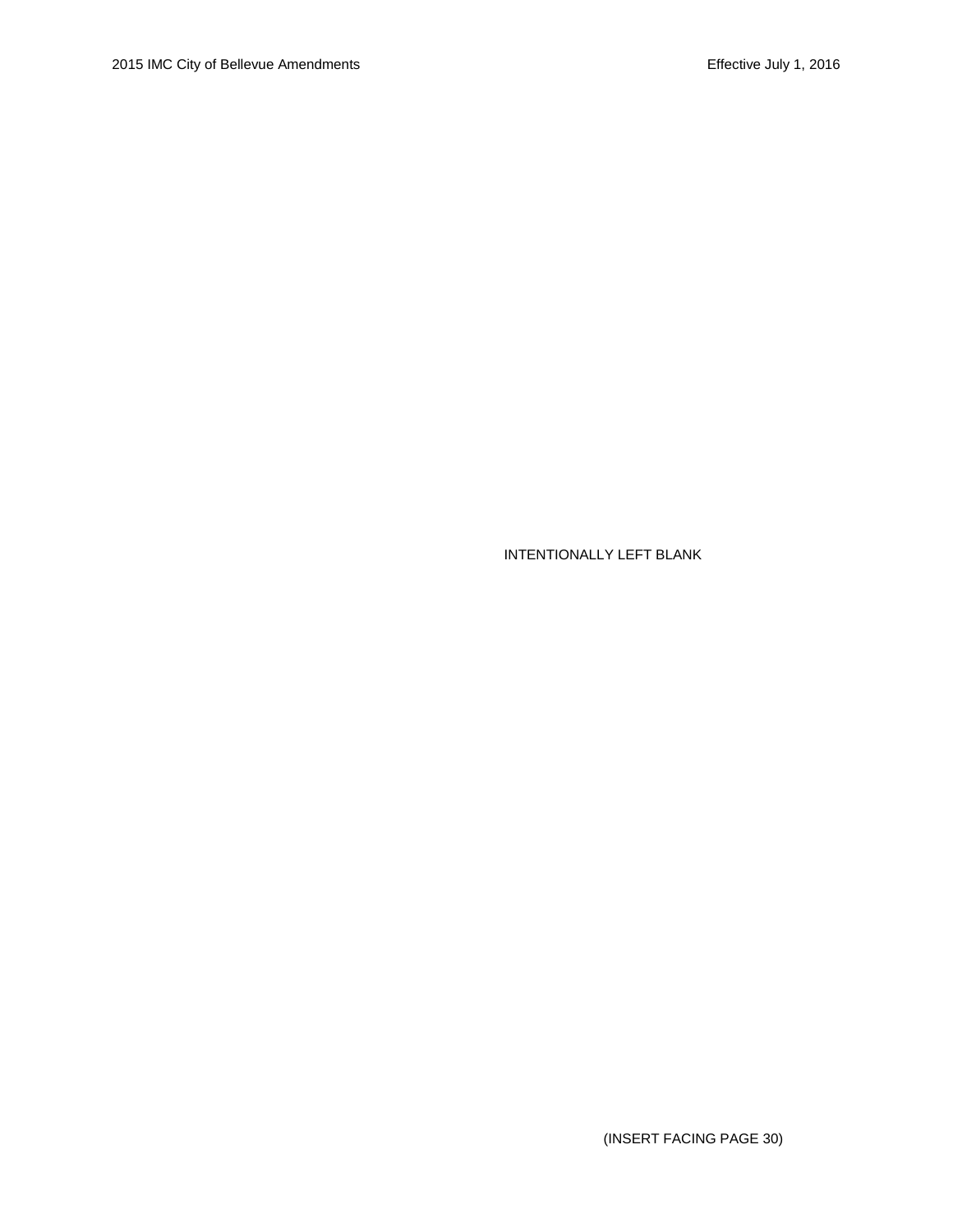**401.4 Intake opening location.** Air intake openings shall comply with all of the following:

1. Intake openings shall be located a minimum of 10 feet (3048 mm) from lot lines or buildings on the same lot.

2. Mechanical and gravity outdoor air intake openings shall be located not less than 10 feet (3048 mm) horizontally from any hazardous or noxious contaminant source, such as vents, streets, alleys, parking lots and loading docks, except as specified in Item 3 or Section 501.3.1. Outdoor air intake openings shall be permitted to be located less than 10 feet (3048 mm) horizontally from streets, alleys, parking lots and loading docks provided that the openings are located not less than 25 feet (7620 mm) vertically above such locations. Where openings front on a street or public way, the distance shall be measured from the closest edge of the street or public way.

**Exception**: For existing buildings, the building official may approve heights less than 25 feet with alternative designs that account for factors such as distance from lane of vehicle travel, prevailing wind, filtering of intake air, or other elements of the design or the site conditions that affect the adjacent exterior air quality.

3. Intake openings shall be located not less than 3 feet (914 mm) below contaminant sources where such sources are located within 10 feet (3048 mm) of the opening.

4. Intake openings on structures in flood hazard areas shall be at or above the elevation required by Section 1612 of the *International Building Code* for utilities and attendant equipment.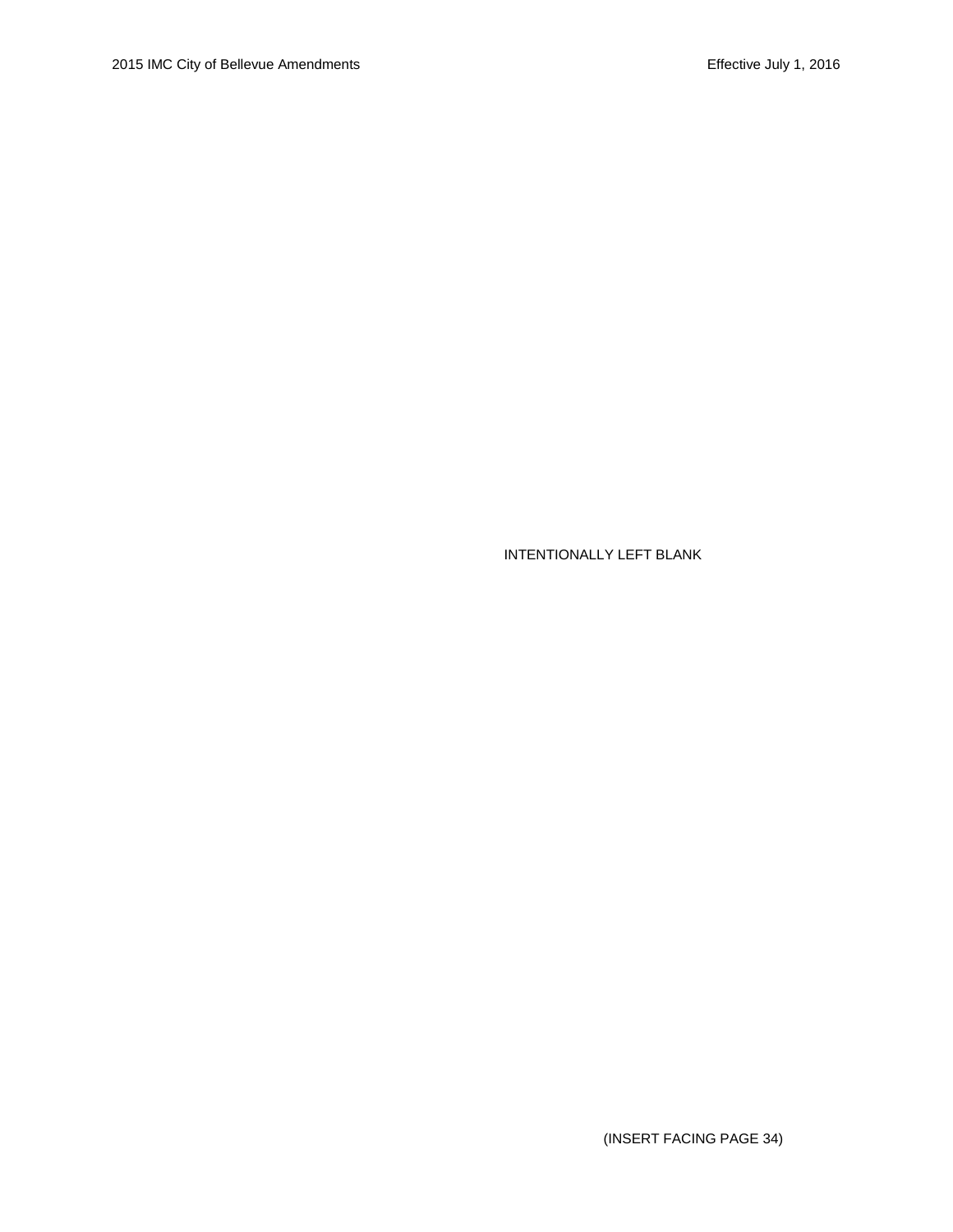**405.1 General.** Mechanical ventilation systems shall be provided with manual or automatic controls that will operate such systems whenever the spaces are occupied. Air-conditioning systems that supply required ventilation air shall be provided with controls designed to automatically maintain the required outdoor air supply rate during occupancy. For additional mechanical system control requirements, refer to the 2015 *International Energy Conservation Code* Section C403.2.4 HVAC System Controls, as amended by the State of Washington.

(INSERT FACING PAGE 35)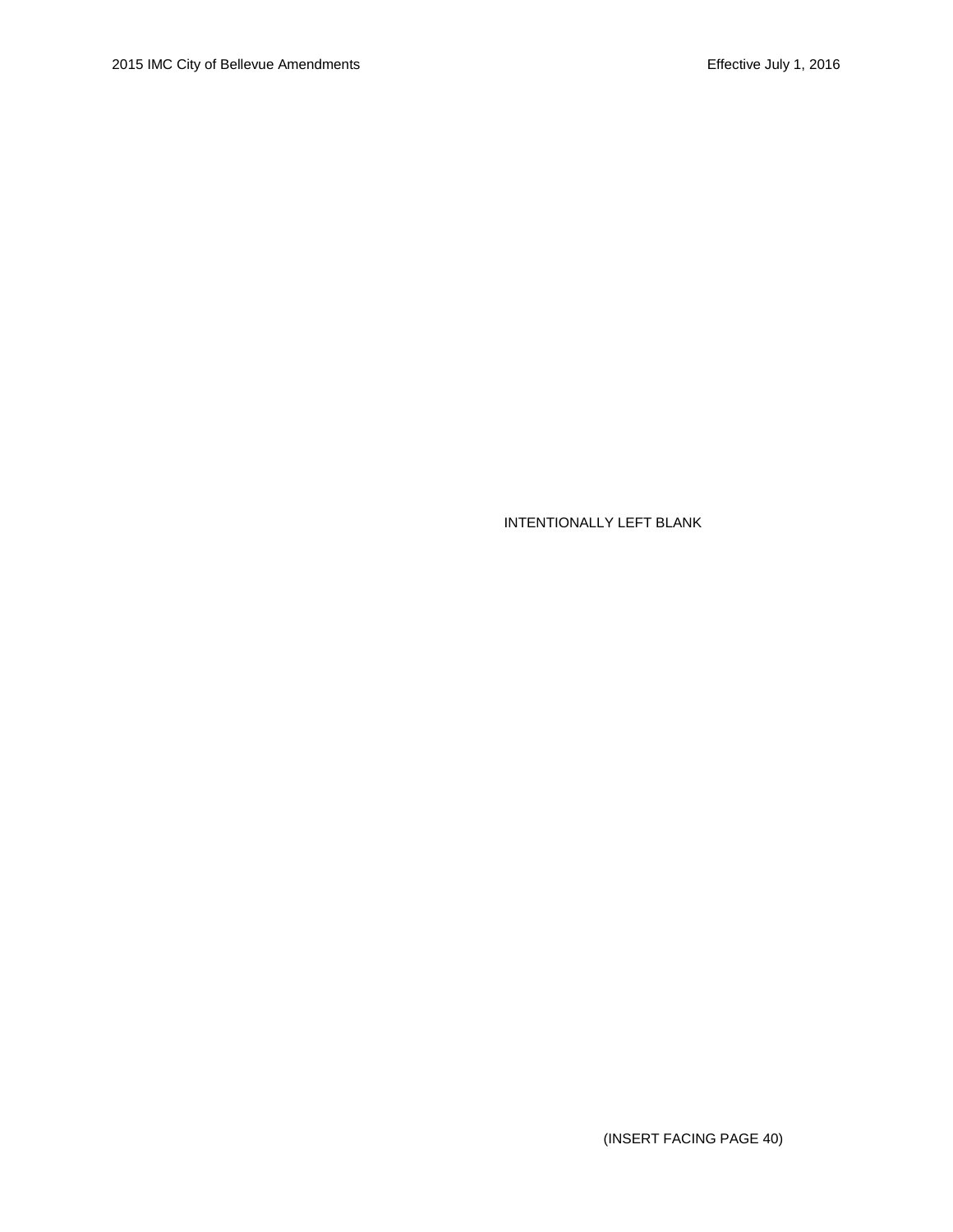**501.3 Exhaust discharge.** The air removed by every mechanical exhaust system shall be discharged outdoors at a point where it will not cause a nuisance and not less than the distances specified in Section 501.2.1. The air shall be discharged to a location from which it cannot again be readily drawn in by a ventilating system. Air shall not be exhausted into an attic or crawlspace.

#### **Exceptions:**

1. Whole-house ventilation-type attic fans shall be permitted to discharge into the attic space of dwelling units having private attics.

2. Commercial cooking recirculating systems.

**501.3.1 Location of exhaust outlets.** The termination point of exhaust outlets and ducts discharging to the outdoors shall be located with the following minimum distances:

> 1. **For ducts conveying explosive or flammable vapors, fumes or dusts**: 30 feet (9144 mm) from the property line; 10 feet (3048 mm) from operable openings into the building; 6 feet (1829 mm) from exterior walls and roofs; 30 feet (9144 mm) from combustible walls and operable openings into the building which are in the direction of the exhaust discharge; 10 feet (3048 mm) above adjoining grade.

> 2. **For other product-conveying outlets:** 10 feet (3048 mm) from property lines; 3 feet (914 mm) from exterior walls and roofs; 10 feet (3048 mm) from operable openings into the building; 10 feet (3048 mm) above adjoining grade.

> 3. **For environmental air exhaust other than enclosed parking garage and transformer vault exhaust:** 3 feet (914 mm) from property lines, 3 feet (914 mm) from operable openings into buildings for all occupancies other that Group U, and 10 feet (3048 mm) from mechanical air intakes. Such exhaust shall not be considered hazardous or noxious.

#### **EXCEPTIONS:**

1. The separation between an air intake and exhaust outlet on a single listed package HVAC unit.

2. Exhaust from environmental air systems other than garages may be discharged into an open parking garage. 3. Except for Group I occupancies, where ventilation system design circumstances require building HVAC air to be relieved, such as during economizer operation, such air may be relieved into an open or enclosed parking garage within the same building.

4. Exhaust outlets serving structures in flood hazard areas shall be installed at or above the elevation required by Section 1613 of the *International Building Code*, as amended by the State of Washington, for utilities and attendant equipment.

5. **For enclosed parking garage exhaust system outlets and transformer vault exhaust system outlets:** 10 feet (3048 mm) from property lines which separate one lot from another; 10 feet (3048 mm) from operable openings into buildings; 10 feet (3048 mm) above adjoining finished sidewalk.

#### **EXCEPTION:**

Parking garage and transformer vault exhaust outlets may terminate less than 10' above grade at the discretion of the building official.

6. **For elevator machinery rooms in enclosed or open parking garages:** Exhaust outlets may discharge air directly into the parking garage.

7. For specific systems see the following sections:

7.1 Clothes dryer exhaust, Section 504.4.

7.2 Kitchen hoods and other kitchen exhaust equipment, Sections 506.3.13, 506.4 and 506.5.

7.3 Dust stock and refuse conveying systems, Section 511.2.

7.4 Subslab soil exhaust systems, Section 512.4.

7.5 Smoke control systems, Section 513.10.3.

7.6 Refrigerant discharge, Section 1105.7.

7.7 Machinery room discharge, Section 1105.6.1.

**501.3.1.1 Exhaust discharge.** Exhaust air shall not be directed onto walkways.

**EXCEPTION**: For existing buildings, the building official may approve an alternative design for commercial kitchen exhaust discharge that accounts for factors such as height above walkway, horizontal distance from walkway, filtering of exhaust air, or other elements of the design or the site conditions that affect the exhaust air quality and the walkway environment. (INSERT FACING PAGE 41)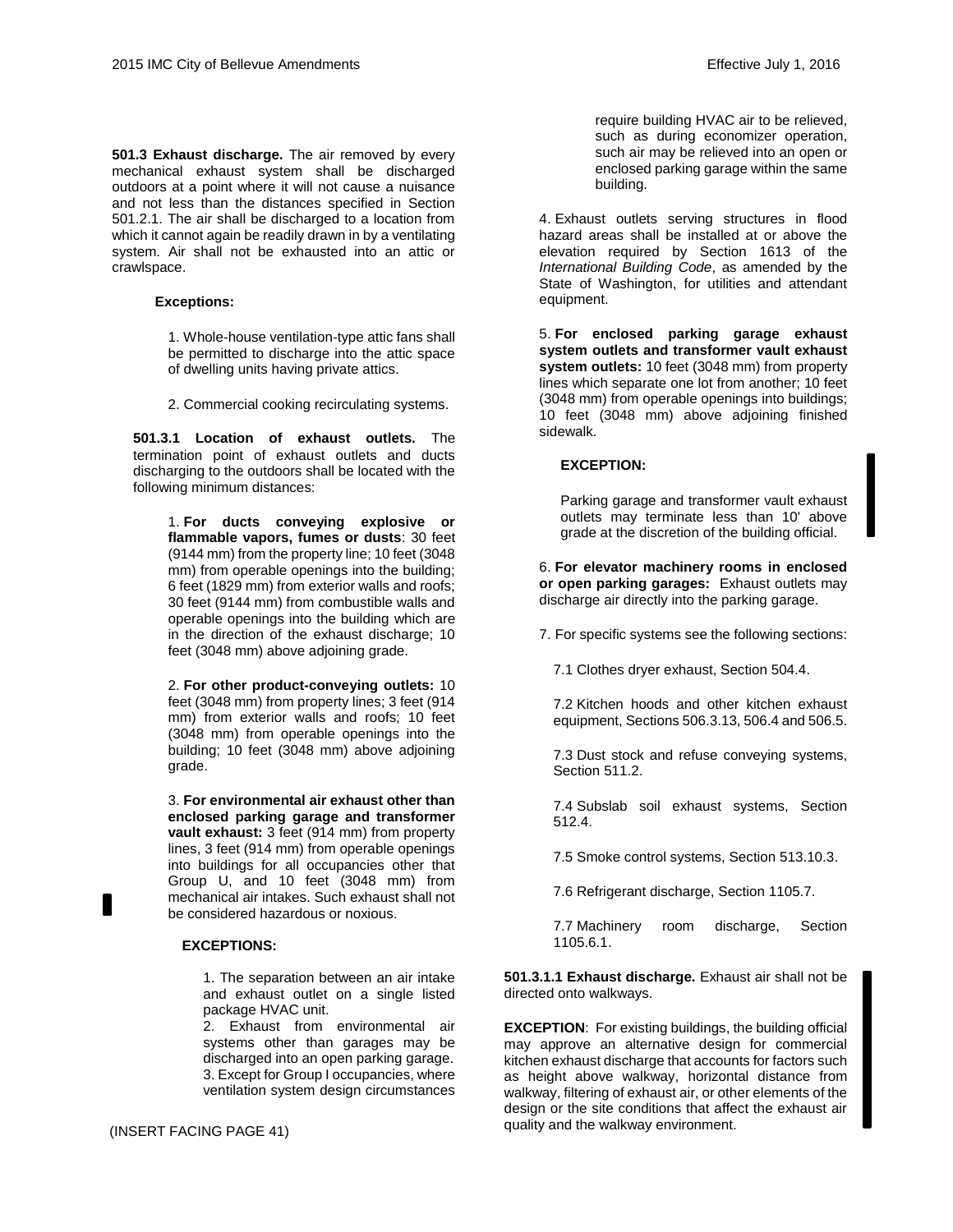**506.5.6 Auxiliary Equipment.** Equipment and devices allowed to be installed in the path of exhaust shall be approved for such application. Devises shall comply with Sections 506.3.2.3, 506.3.2.4, 506.3.6, 506.3.11.1, 506.5 and in accordance with the manufacturer's installation design.

- 1. Downgrading the exhaust duct system not allowed.
- 2. Access for service and replacement required per IMC 306.
- 3. 3. An airflow differential pressure control shall be provided to monitor the pressure drop across the filter sections. When airflow is reduced below the designed velocity, the control shall activate a visual alarm located in cooking area.

**507.2 Type I hoods.** Type I hoods shall be installed where cooking *appliances* produce grease or smoke as a result of the cooking process. Type I hoods shall be

(INSERT FACING PAGE 56)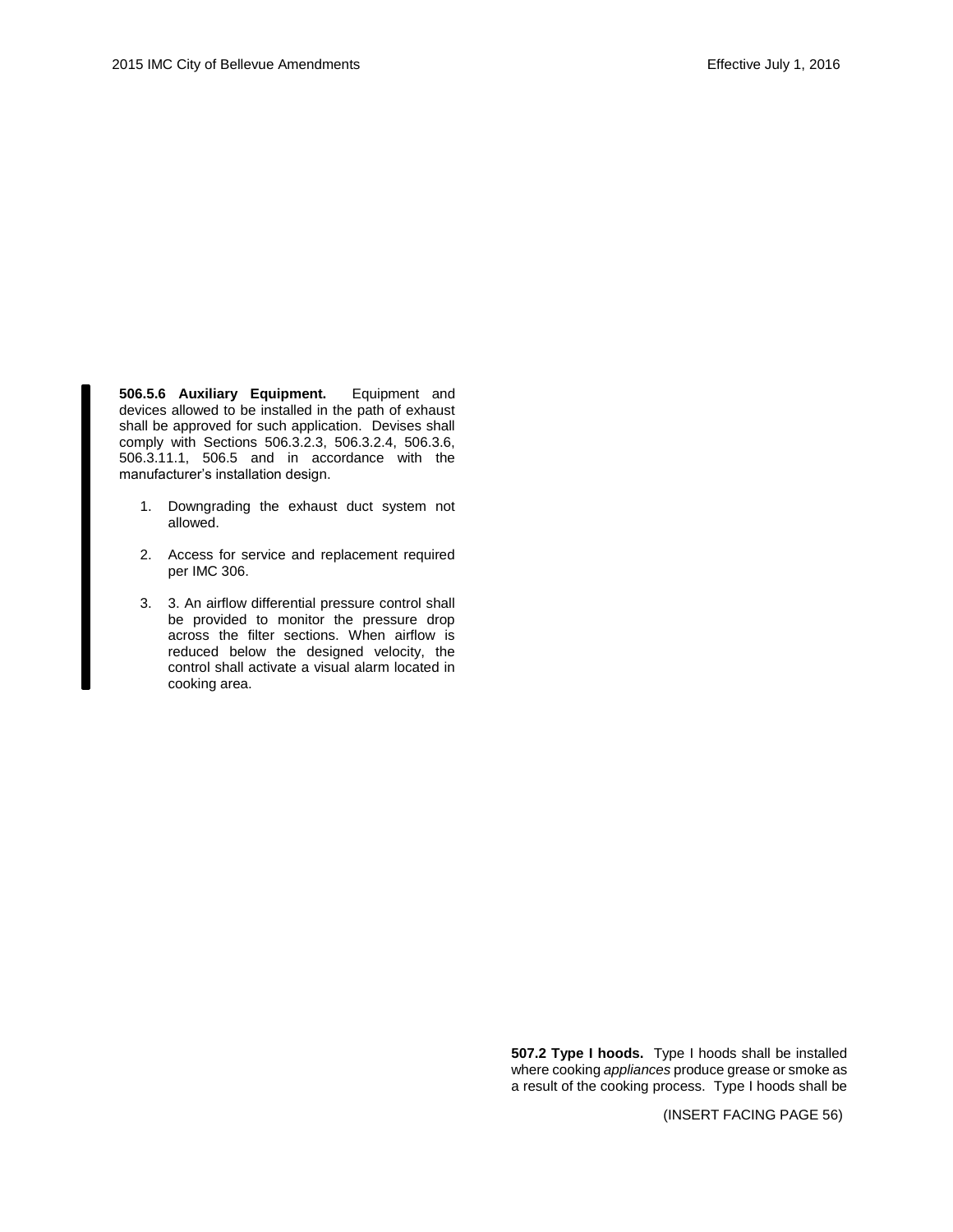installed over *medium-duty, heavy-duty* and *extraheavy-duty cooking appliances*.

#### **Exceptions**:

1. A Type 1 hood shall not be required for an electric cooking appliance where an approved testing agency provides documentation that the appliance effluent contains 5 mg/m<sup>3</sup> or less of grease when tested at an exhaust flow rate of 500 $cm$  (0.236 m $3$ /s) in accordance with UL 710B.

2. A Type 1 hood shall not be required in an R-2 type occupancy with no more than 16 residents.

3. A Type 1 hood shall not be required in I-2 cooking facilities that meet IBC 407.2.6 requirements.